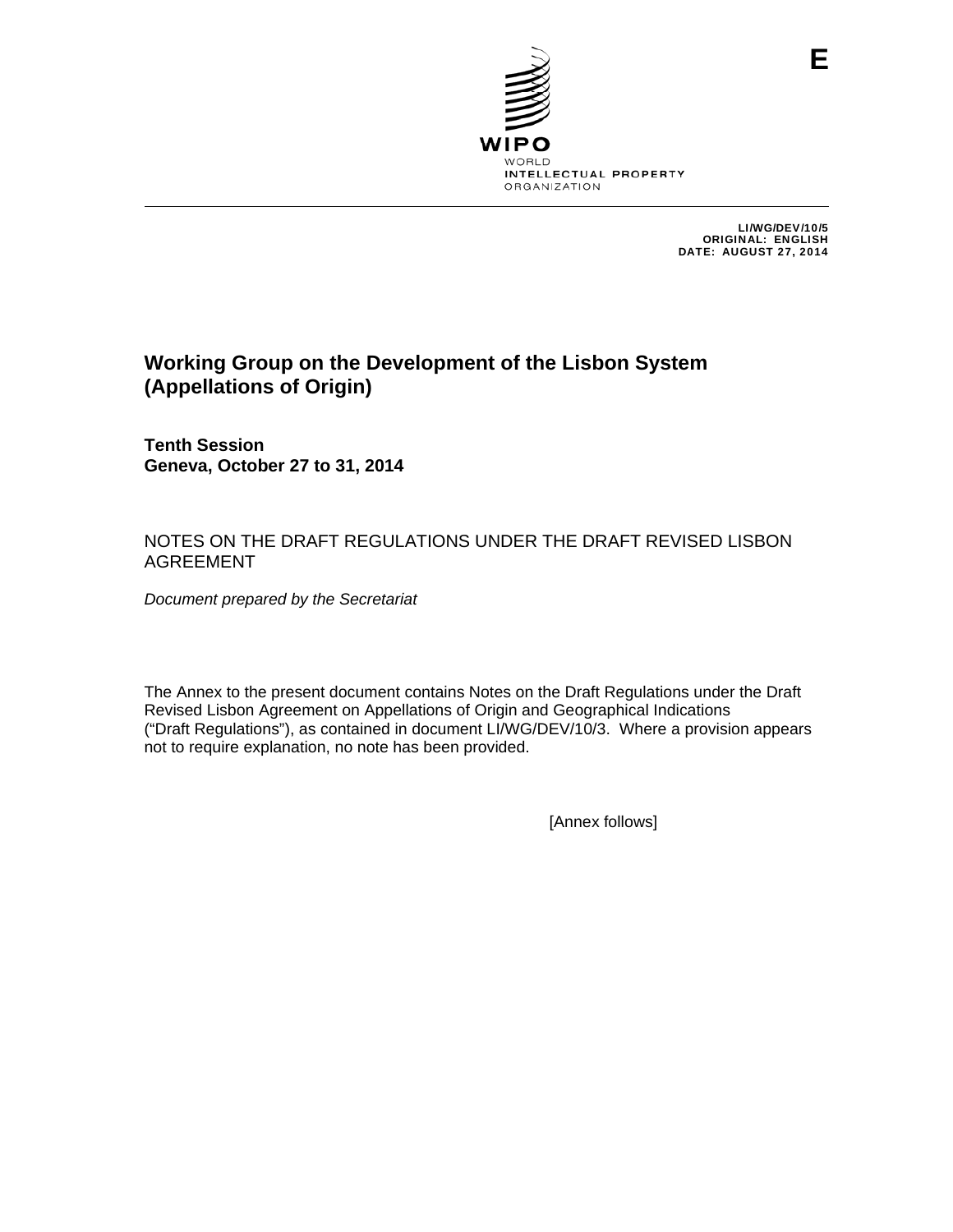# **NOTES ON THE DRAFT REGULATIONS**

TABLE OF CONTENTS

#### List of Rules

*Chapter I: Introductory and General Provisions* 

| Notes on Rule 1: | <b>Abbreviated Expressions</b>    |
|------------------|-----------------------------------|
| Notes on Rule 2: | <b>Calculation of Time Limits</b> |
| Notes on Rule 3: | <b>Working Languages</b>          |
| Notes on Rule 4: | <b>Competent Authority</b>        |

*Chapter II: Application and International Registration* 

| Notes on Rule 5: | Requirements Concerning the Application                          |
|------------------|------------------------------------------------------------------|
| Notes on Rule 6: | Irregular Applications                                           |
| Notes on Rule 7: | Entry of the Appellation of Origin in the International Register |
| Notes on Rule 8: | Fees                                                             |

*Chapter III: Refusal and Other Actions in Respect of International Registration* 

| Refusal                                                                                                |
|--------------------------------------------------------------------------------------------------------|
| <b>Irregular Notification of Refusal</b>                                                               |
| Withdrawal of Refusal                                                                                  |
| Notification of Grant of Protection                                                                    |
| Notification of Invalidation of the Effects of an International Registration<br>in a Contracting Party |
| Notification of Transitional Period Granted to Third Parties                                           |
| Modifications                                                                                          |
| <b>Renunciation of Protection</b>                                                                      |
| Cancellation of an International Registration                                                          |
| Corrections Made to the International Register                                                         |
|                                                                                                        |

*Chapter IV: Miscellaneous Provisions* 

| Notes on Rule 19: | <b>Publication</b>                                                      |
|-------------------|-------------------------------------------------------------------------|
| Notes on Rule 20: | Extracts from the International Register and Other Information Provided |
|                   | by the International Bureau                                             |
| Notes on Rule 21: | Signature                                                               |
| Notes on Rule 22: | Date of Dispatch of Various Communications                              |
| Notes on Rule 23: | Modes of Notification by the International Bureau                       |
| Notes on Rule 24: | Administrative Instructions                                             |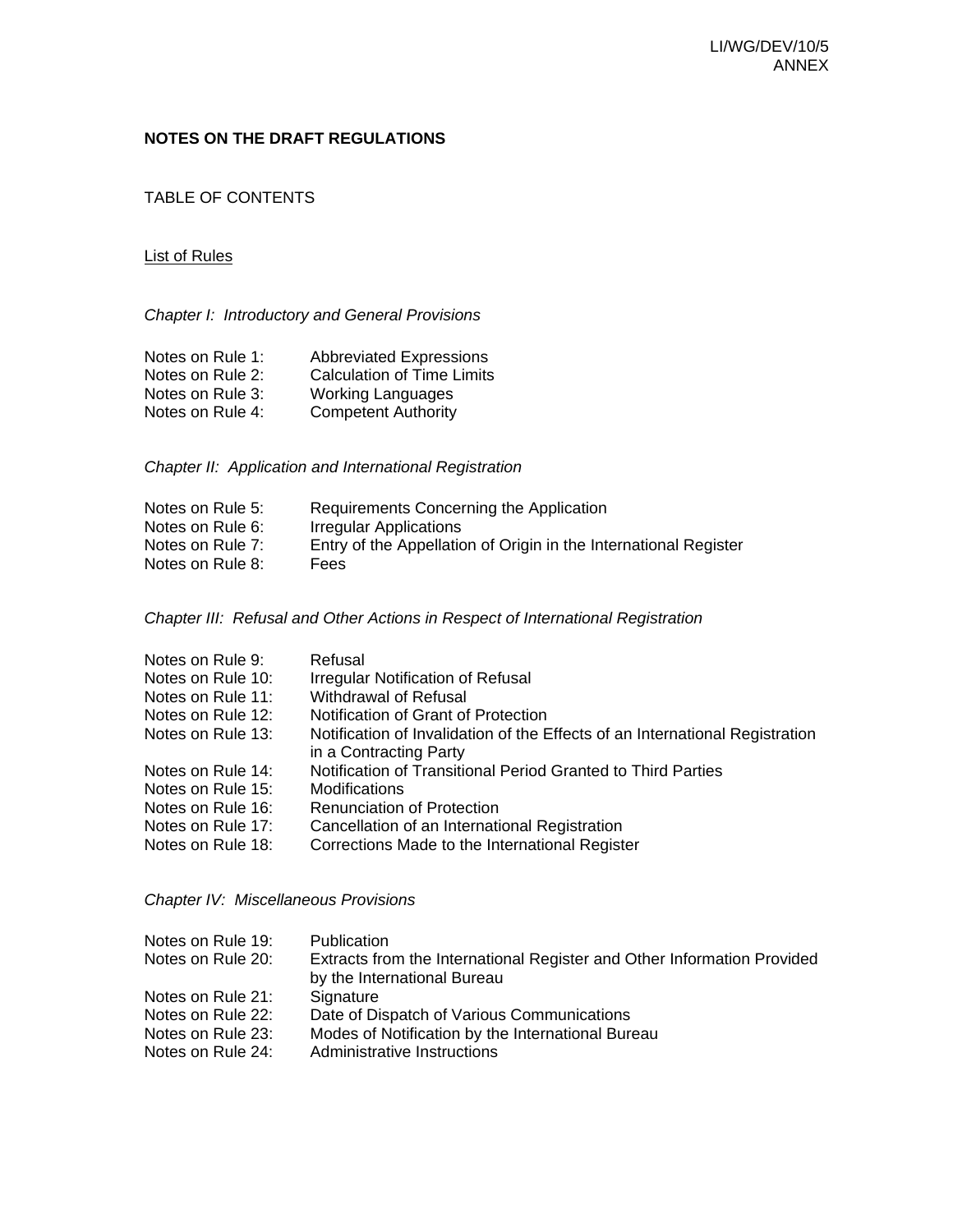#### **NOTES ON RULE 1: ABBREVIATED EXPRESSIONS**

R1.01 Rule 1 represents an adapted version of the model of Rule 1 of the Regulations under the Singapore Treaty on the Law of Trademarks of 2006. On substance, the provision is based on Rule 1 of the current Lisbon Regulations, as adapted in accordance with the provisions of the Draft Revised Lisbon Agreement.

### **NOTES ON RULE 2: CALCULATION OF TIME LIMITS**

R2.01 The provisions of this rule are based on those contained in Rule 2 of the current Lisbon Regulations.

### **NOTES ON RULE 3: WORKING LANGUAGES**

R3.01 The provisions of this rule largely reproduce those contained in Rule 3 of the current Lisbon Regulations, as adapted in accordance with the provisions of the Draft Revised Lisbon Agreement.

### **NOTES ON RULE 4: COMPETENT AUTHORITY**

R4.01 This rule is drafted in accordance with the practice that has developed under Rule 4 of the current Lisbon Regulations.

R4.02 As regards the responsibilities of Competent Authorities, reference is made to Article 3 of the Draft Revised Lisbon Agreement. In addition, Rule 4(1) makes clear that the name and contact details of the Competent Authority must be notified at the time of accession.

R4.03 Paragraph (2) should be seen in light of the fact that, unlike in other areas of industrial property, there may be more than one authority in a Contracting Party that is responsible for the grant of protection in respect of appellations of origin. For example, different protection systems may apply in respect of appellations of origin and/or geographical indications in a Contracting Party and different authorities may have been empowered for those different protection systems. In addition, as suggested at the eighth session of the Working Group, under the regional legislation of an intergovernmental organization, certain competencies of the Competent Authority of the intergovernmental organization may have been delegated to other authorities, for example the Competent Authority of a member State of the intergovernmental organization (document LI/WG/DEV/8/7 Prov, paragraph 41).

R4.04 Paragraph (3) has been drafted in recognition of the practical experience of the International Bureau with regard to changes of the name or contact details of a Competent Authority.

### **NOTES ON RULE 5: REQUIREMENTS CONCERNING THE APPLICATION**

R5.01 Paragraph (1) corresponds to Rule 5(1) of the current Lisbon Regulations, as adapted in accordance with the provisions of the Draft Revised Lisbon Agreement.

R5.02 The provisions of paragraphs (2) and (5) correspond to those of paragraphs (2) and (3) of Rule 5 of the current Lisbon Regulations, as adapted in accordance with the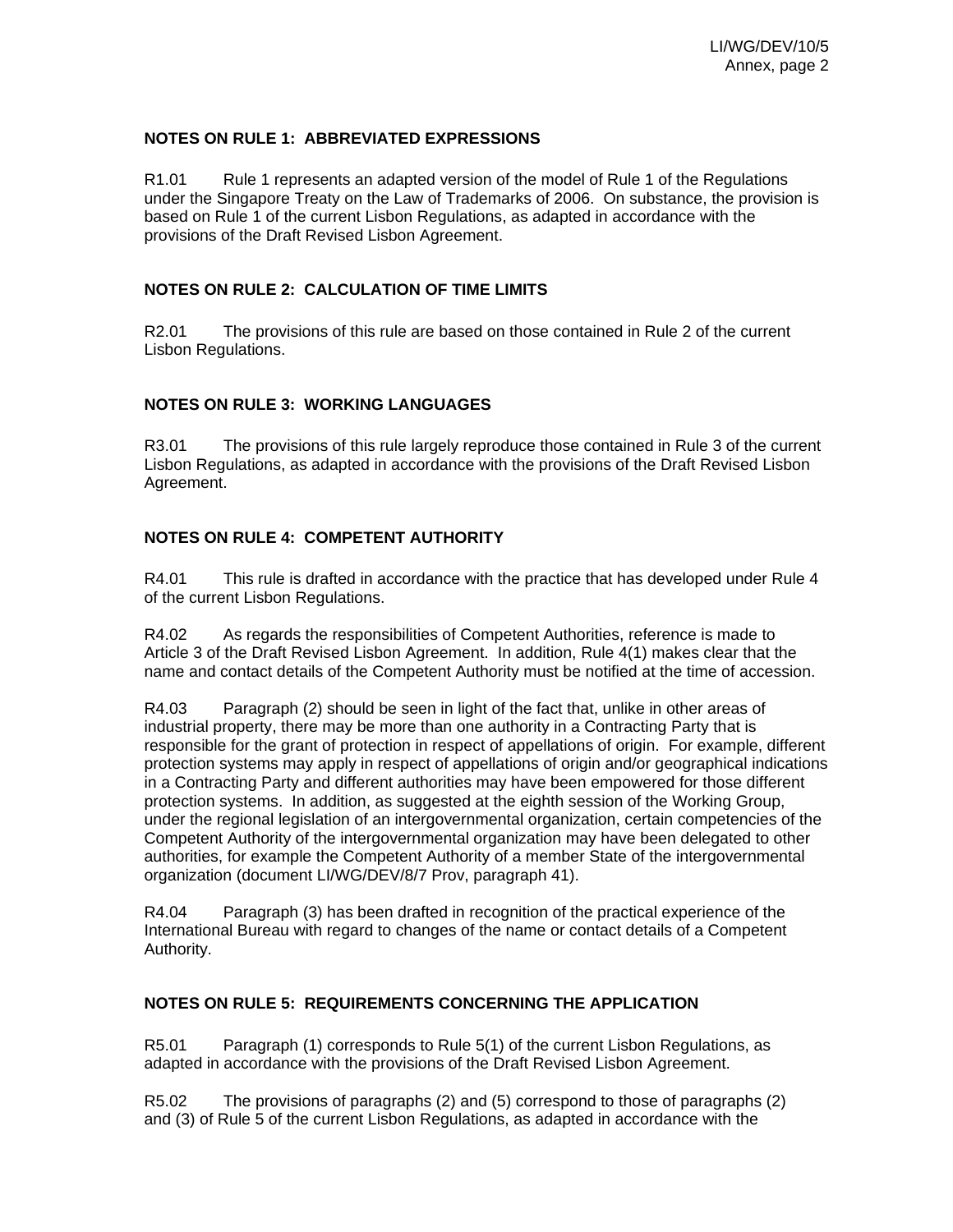provisions of Article 5 of the Draft Revised Lisbon Agreement. Under item (vii) of paragraph (2)(a), where a Contracting Party of Origin provides for the registration of appellations of origin or geographical indications, the application is to indicate the date and registration number under which the appellation of origin or the geographical indication is protected in the Contracting Party of Origin. Where a Contracting Party grants protection by means of, for example, ministerial decrees or court decisions, the application is to indicate the title and date of such decree or decision.

R5.03 In view of the discussions at the ninth session of the Working Group, Rule 5(5) no longer provides for the possibility of including translations of the appellation of origin or the geographical indication in the application other than under Rule 5(2)(a)(iv). However, it should be noted that under Article 11 of the Revised Lisbon Agreement – similarly to Article 3 of the current Lisbon Agreement – appellations of origin and geographical indications are to be protected, *inter alia*, against their use in translated form.

R5.04 The bracketed words "[shall]" and "[may]" in Rule 5(3) were added as a result of the discussions at the eighth session of the Working Group, thus combining the provisions of Options A and B in respect of Rule 5, as contained in previous versions of the Draft Regulations. The provision is based on Rule 5(3)(vi) of the current Lisbon Regulations, which is an optional provision, adopted by the Lisbon Union Assembly in September 2011 and in force only since January 1, 2012. In view of the crucial nature of the information concerned under the national or regional legislation of a number of delegations, these delegations have proposed that the provision should be mandatory. Other delegations take the view that the information is not required under the legislation of many other countries and that the provision should therefore remain optional. At the eighth and ninth sessions of the Working Group, reference was made to Rule 7(2) of the Common Regulations under the Madrid Agreement and Protocol as a model. This suggestion could be combined with the model of Article 7(5) of the draft Revised Lisbon Agreement. Thus, a Contracting Party could notify a declaration to the Director General stating that the information referred to in paragraph (3) is required under its legislation and should be notified to it together with the notification of the international registration. Failure to provide the information would then have the effect of a renunciation under Rule 16. In addition, paragraph (3) might also specify that the information can be provided later, in the context of a withdrawal of the renunciation under Rule 16(2).

R5.05 Rule 5(4) aims to accommodate those countries where the protection of registered appellations of origin and geographical indications would be subject to a use requirement. In this regard, reference is made to the discussions at the eighth session of the Working Group. Along the same lines, following a concern raised at the ninth session of the Working Group, Rule 5(4) also allows Contracting Parties which require an application to be signed by the owner, or the one entitled to use the appellation of origin or the geographical indication, to notify such requirement to the Director General. Thus, for example, in respect of certification marks, the certifying body may be the owner signing the application, while declaring that the mark is intended to be used *bona fide* by persons authorized by the certifying body. In respect of a Contracting Party of Origin where appellations of origin and geographical indications are owned by the State, the question has arisen whether the Competent Authority would be entitled to sign the application on behalf of the State, in order to meet such a signature requirement in another Contracting Party.

R5.06 Rule 5(5)(ii) is a pending issue, as there may be situations in which such disclaimers should be mandatory, for example in the situation referred to in footnote 5 to Article 11. As discussed at the ninth session of the Working Group, the International Bureau will, however, not be in a position to check whether an application should contain such a disclaimer.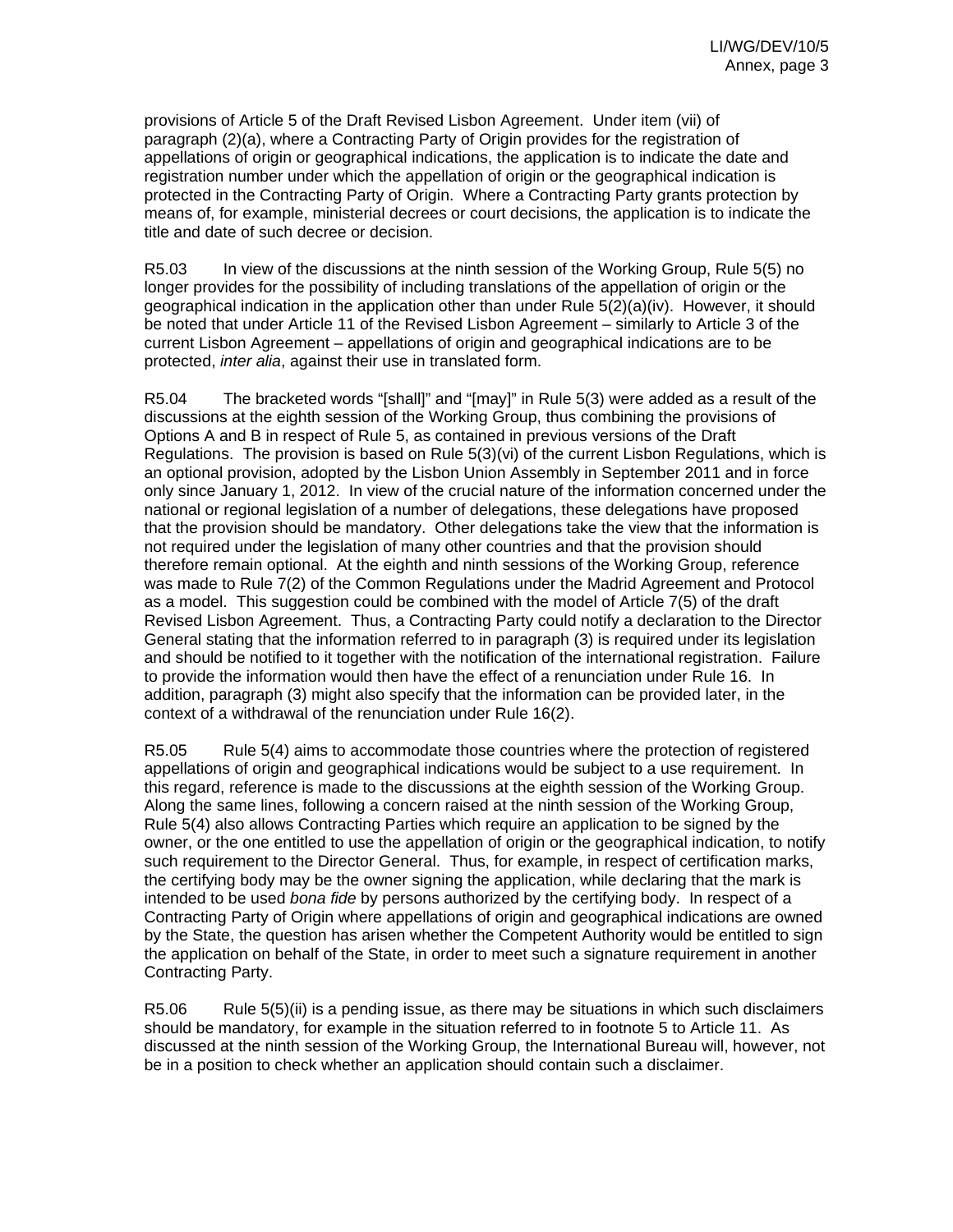# **NOTES ON RULE 6: IRREGULAR APPLICATIONS**

R6.01 The provisions of this rule largely reproduce those contained in Rule 6 of the Lisbon Regulations, as adapted in accordance with the provisions of the Draft Revised Lisbon Agreement.

### **NOTES ON RULE 7: ENTRY OF THE APPELLATION OF ORIGIN IN THE INTERNATIONAL REGISTER**

R7.01 Paragraph (1) is modeled on Rule 7(1) of the Lisbon Regulations but has been adapted to reflect the fact that the International Register would incorporate the registrations effected both under the Lisbon Agreement and the 1967 Act and under the Draft Revised Lisbon Agreement (see Note 4.01 on the Draft Revised Lisbon Agreement, document LI/WG/DEV/7/4). As long as not all States party to the Lisbon Agreement or the 1967 Act have joined the Revised Lisbon Agreement, the International Register should reflect for which States a registration is governed by the Lisbon Agreement and the 1967 Act or by the Revised Lisbon Agreement. Of course, to the extent an application originates in a Contracting Party that is party to both the Lisbon Agreement or the 1967 Act and the Revised Lisbon Agreement, the International Bureau must examine the application not only on the basis of the requirements of the Revised Lisbon Agreement, but also on the basis of the requirements that apply under the Lisbon Agreement and the 1967 Act.

R7.02 The provisions of paragraphs (2) and (3) of this rule largely reproduce those contained in Rule 7 of the Lisbon Regulations with regard to the contents of registrations, the registration certificate and the notification of new registrations, as adapted in accordance with the provisions of the Draft Revised Lisbon Agreement.

R7.03 Paragraph (4) addresses the situation concerning international registrations of appellations of origin already recorded under the Lisbon Agreement or the 1967 Act, once the mutual relations between two States become governed by the provisions of Article 31(1) of the Draft Revised Lisbon Agreement.

### **NOTES ON RULE 8: FEES**

R8.01 The provisions of Rule 8(1) are modeled on those contained in Rule 23 of the current Lisbon Regulations. However, in view of the discussions at the eighth session of the Working Group, the amounts have been put in square brackets. For the reasons outlined in the Notes on Article 7, notably Note 7.02, the income from registration fees is unlikely ever to be sufficient to cover the cost of the operations under the Lisbon system. As reflected in Annex III, Table 12, of the WIPO Program and Budget for 2014/15, 98 per cent of the income of the Lisbon Union is from other sources than fees – namely, as the same table shows, from its share in general income features of WIPO – and the estimated income for the Lisbon Union is some 700,000 Swiss francs. Although this is not enough to cover the current staff cost of the Lisbon Registry, it should be borne in mind that the main activities of the Lisbon Registry currently to a large extent consist of the services it provides in respect of the revision of the Lisbon system and related promotion activities. In addition, the Lisbon Registry is engaged in a project aimed at automating its operations under the registration and notification procedures as much as possible.

R8.02 Rule  $8(1)(v)$ ,  $8(2)$  and  $8(3)$  implement Article 7(5) and (6), which was added to the draft Revised Lisbon Agreement so as to reflect the view expressed at the eighth session of the Working Group by a number of delegations representing countries that are not party to the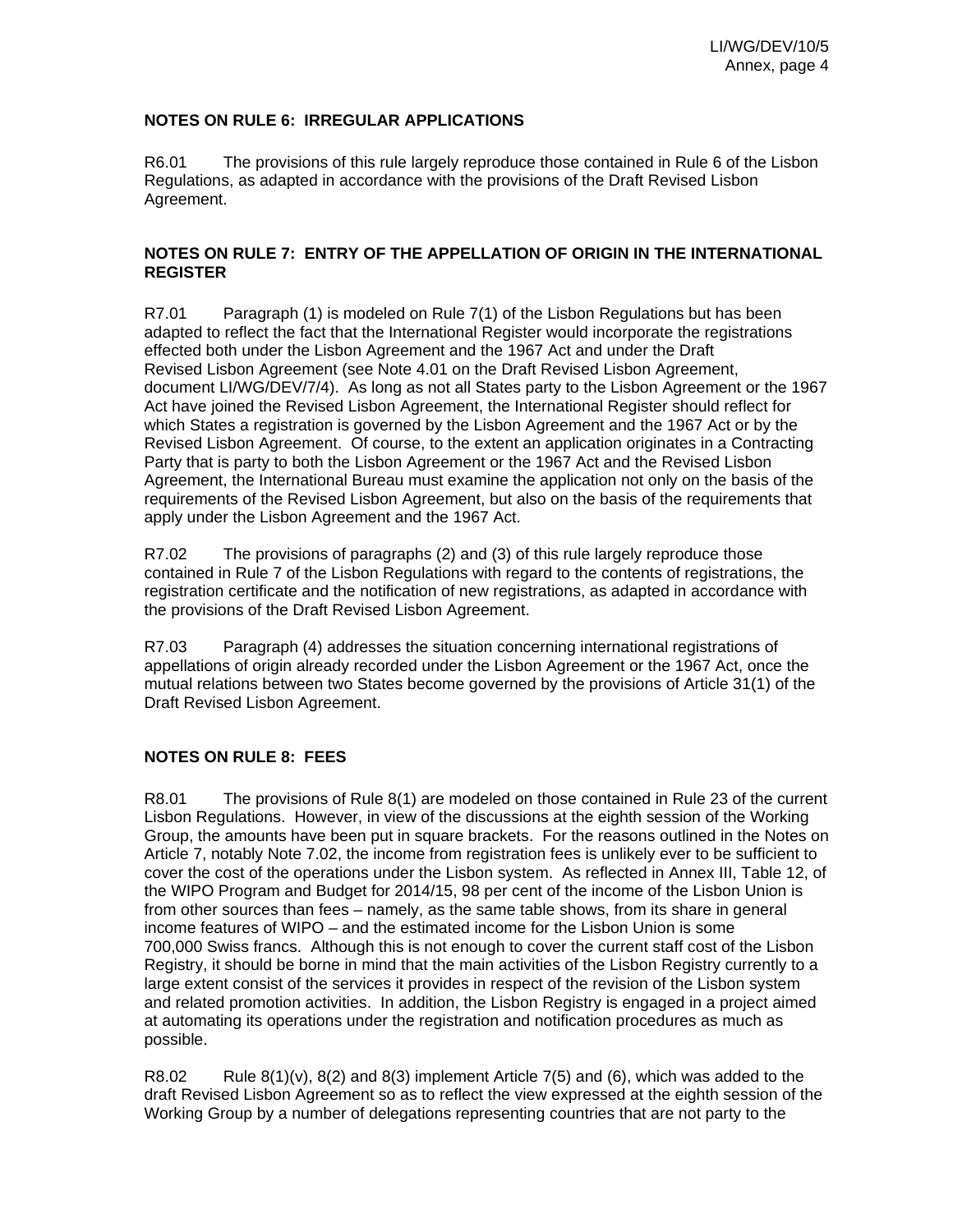Lisbon Agreement, that Contracting Parties should have the option to require a fee to cover the cost of their substantive examination of international registrations notified to them. Rule 8(2) and (3) are modeled on the corresponding provisions in the Common Regulations that apply in the context of the Madrid and Hague systems.

R8.03 Paragraphs (4) to (9) of Rule 8 are also modeled on the corresponding provisions applying in the context of the Madrid and Hague systems. They reflect the practice that also applies under the current Lisbon system.

#### **NOTES ON RULE 9: REFUSAL**

R9.01 The provisions of this rule reproduce those contained in Rule 9 of the current Lisbon Regulations, as adapted in accordance with the provisions of the Draft Revised Lisbon Agreement.

R9.02 Following the discussions at the seventh session of the Working Group, the time-limit of "one year" appears in square brackets.

R9.03 Further, Rule 9(2)(v) is proposed in order to address the specific situation of international registrations refused in part by a Contracting Party because of the possible coexistence under the legislation of such Contracting Party with a prior right, notably a homonymous geographical indication or appellation of origin. By way of example, reference is made in this regard to paragraph 135 of the Report of the fourth session of the Working Group (document LI/WG/DEV/4/7).

R9.04 As discussed at the ninth session of the Working Group, Rule 9(2)(v) and (vi) would not create any obligation for a Contracting Party to provide for the possibility of partial refusals. These provisions only apply where a Contracting Party is in a position, under its own legislation, to issue a partial refusal.

#### **NOTES ON RULE 10: IRREGULAR NOTIFICATION OF REFUSAL**

R10.01 The provisions of this rule reproduce those contained in Rule 10 of the current Lisbon Regulations, as adapted in accordance with the provisions of the Draft Revised Lisbon Agreement.

### **NOTES ON RULE 11: WITHDRAWAL OF REFUSAL**

R11.01 The provisions of this rule reproduce those contained in Rule 11 of the current Lisbon Regulations, as adapted in accordance with the provisions of the Draft Revised Lisbon Agreement.

R11.02 Compared to the provisions of Rule 11 of the current Lisbon Regulations, a new provision (paragraph (2)(ii)) is proposed, requiring the reason for the withdrawal to be mentioned in the statement, in particular in case of partial withdrawals corresponding to partial refusals, as referred to in Rule 9(2)(v) or (vi) of these Draft Regulations.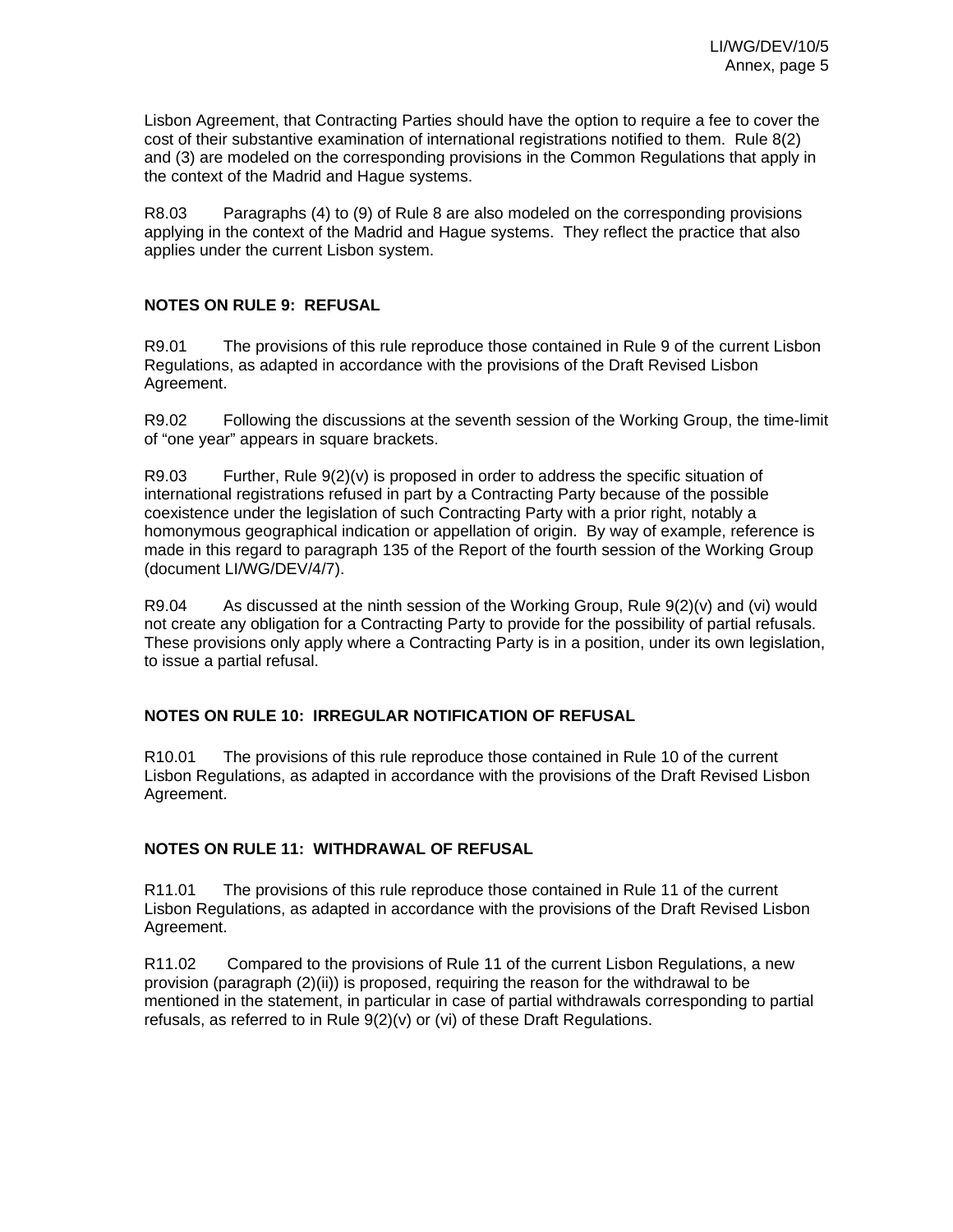#### **NOTES ON RULE 12: NOTIFICATION OF GRANT OF PROTECTION**

R12.01 The provisions of this rule reproduce those contained in Rule 11*bis* of the current Lisbon Regulations, as adapted in accordance with the provisions of the Draft Revised Lisbon Agreement.

R12.02 Compared to the provisions of Rule 11*bis* of the current Lisbon Regulations, a new provision (paragraph (2)(b)(iii)) is proposed, requiring the reason for the withdrawal to be mentioned in the statement, in particular in case of partial statements of grant of protection corresponding to partial refusals, as referred to in Rule 9(2)(v) or (vi) of these Draft Regulations.

#### **NOTES ON RULE 13: NOTIFICATION OF INVALIDATION OF THE EFFECTS OF AN INTERNATIONAL REGISTRATION IN A CONTRACTING PARTY**

R13.01 The provisions of this rule reproduce those contained in Rule 16 of the current Lisbon Regulations, including the amendment adopted by the Assembly in September 2011, as adapted in accordance with the provisions of the Draft Revised Lisbon Agreement.

R13.02 Compared to the provisions of Rule 16(1) of the current Lisbon Regulations, it is proposed to mirror in item (iv) of paragraph (1) not only the situations covered by Rule 9(2)(vi) of these Draft Regulations, but also the specific case of homonymous geographical indications and appellations of origin, as covered by Rule 9(2)(v).

### **NOTES ON RULE 14: NOTIFICATION OF TRANSITIONAL PERIOD GRANTED TO THIRD PARTIES**

R.14.01 The provisions of this rule reproduce those contained in Rule 12 of the current Lisbon Regulations, as adapted in accordance with the provisions of the Draft Revised Lisbon Agreement. Following the discussions at the seventh session of the Working Group, Rule 14(1)(iii) was amended by the introduction of the phrase concerning the submission of information on the scope of the transitional use. The question also arose at that session whether the submission of that information should be optional or mandatory.

#### **NOTES ON RULE 15: MODIFICATIONS**

R15.01 The provisions of this rule are modeled on those contained in Rule 13 of the current Lisbon Regulations, as adapted in accordance with the provisions of the Draft Revised Lisbon Agreement.

R15.02 In Rule 15(1), a new item (vi) was added, so as to align the provision with those of Rule 16.

# **NOTES ON RULE 16: RENUNCIATION OF PROTECTION**

R16.01 The provisions of this rule are modeled on those contained in Rule 14 of the current Lisbon Regulations, as adapted in accordance with the provisions of the Draft Revised Lisbon Agreement.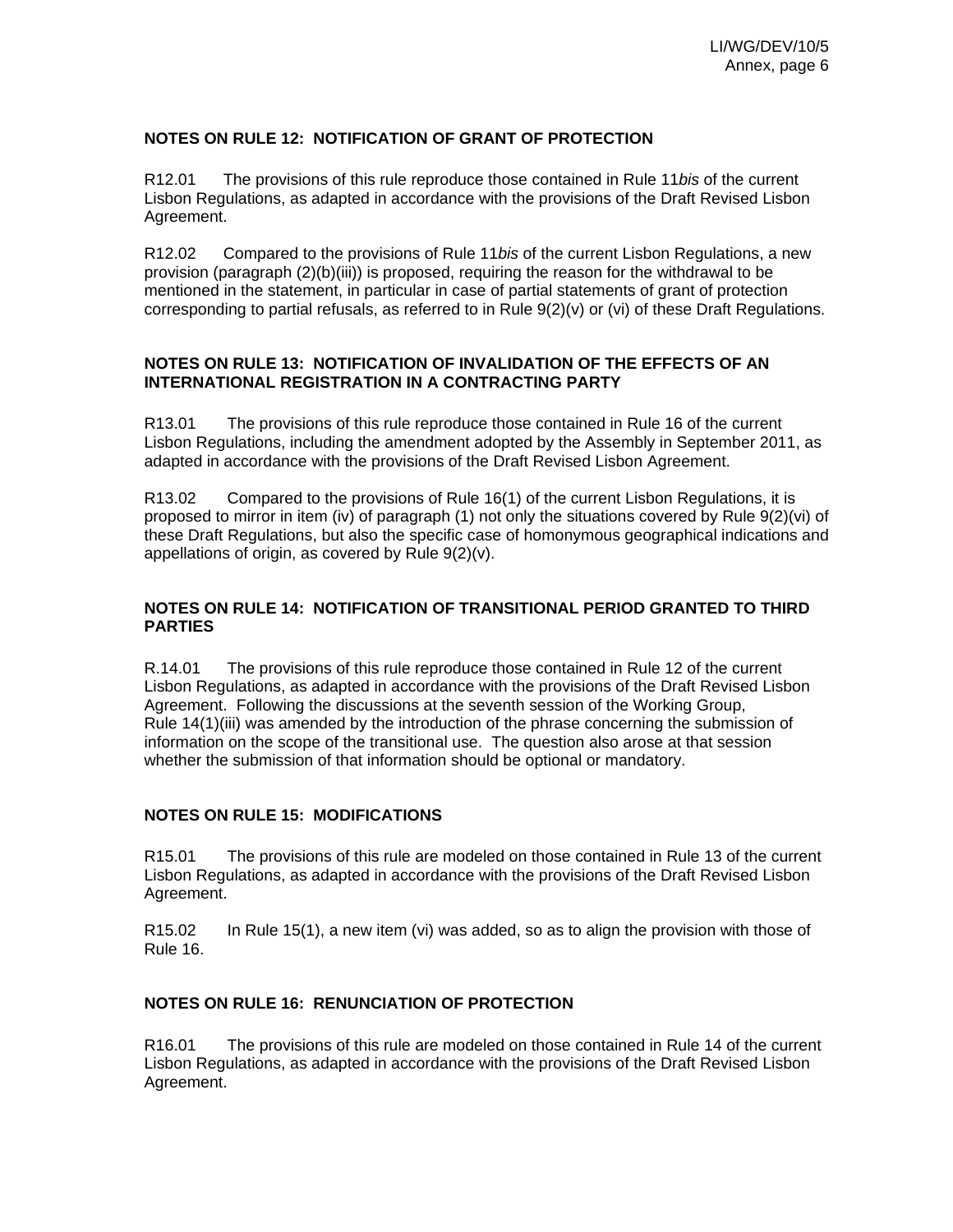R16.02 As regards the phrase "in whole or in part" in Rule 16(1) and (2), the question arose at the seventh session of the Working Group as to whether it would be possible to issue a renunciation in respect of only some of the products covered by the international registration. However, at the ninth session of the Working Group, the Chair concluded that the phrase, as contained in Rule 16, relates to the number of Contracting Parties in respect of which protection is renounced.

R16.03 Paragraphs (2) and (4) were added in view of the possibility that the reason why protection was renounced may disappear subsequently. In that case, the renunciation can be withdrawn, subject to payment of the fee that applies in respect of modifications.

R16.04 Rule 16 will also apply in case of non-payment of an individual fee under Article 7(6) or subsequent payment of such a fee.

# **NOTES ON RULE 17: CANCELLATION OF AN INTERNATIONAL REGISTRATION**

R17.01 The provisions of this rule largely reproduce those contained in Rule 15 of the current Lisbon Regulations, as adapted in accordance with the provisions of the Draft Revised Lisbon Agreement.

# **NOTES ON RULE 18: CORRECTIONS MADE TO THE INTERNATIONAL REGISTER**

R18.01 The provisions of this rule reproduce those contained in Rule 17 of the current Lisbon Regulations, as adapted in accordance with the provisions of the Draft Revised Lisbon Agreement.

### **NOTES ON RULE 19: PUBLICATION**

R19.01 Compared to Rule 18 of the current Lisbon Regulations, the reference to the Bulletin has not been retained, as publication may, in the future, take place on the WIPO web site.

### **NOTES ON RULE 20: EXTRACTS FROM THE INTERNATIONAL REGISTER AND OTHER INFORMATION PROVIDED BY THE INTERNATIONAL BUREAU**

R20.01 The provisions of this rule reproduce those contained in Rule 19 of the current Lisbon Regulations.

### **NOTES ON RULE 21: SIGNATURE**

R21.01 This rule reproduces Rule 20 of the current Lisbon Regulations.

### **NOTES ON RULE 22: DATE OF DISPATCH OF VARIOUS COMMUNICATIONS**

R22.01 The provisions of this rule largely reproduce those contained in Rule 21 of the current Lisbon Regulations. As regards the additional phrase referring to the Administrative Instructions, reference is made to Section 9 of the Administrative Instructions that apply under the current Lisbon Agreement.